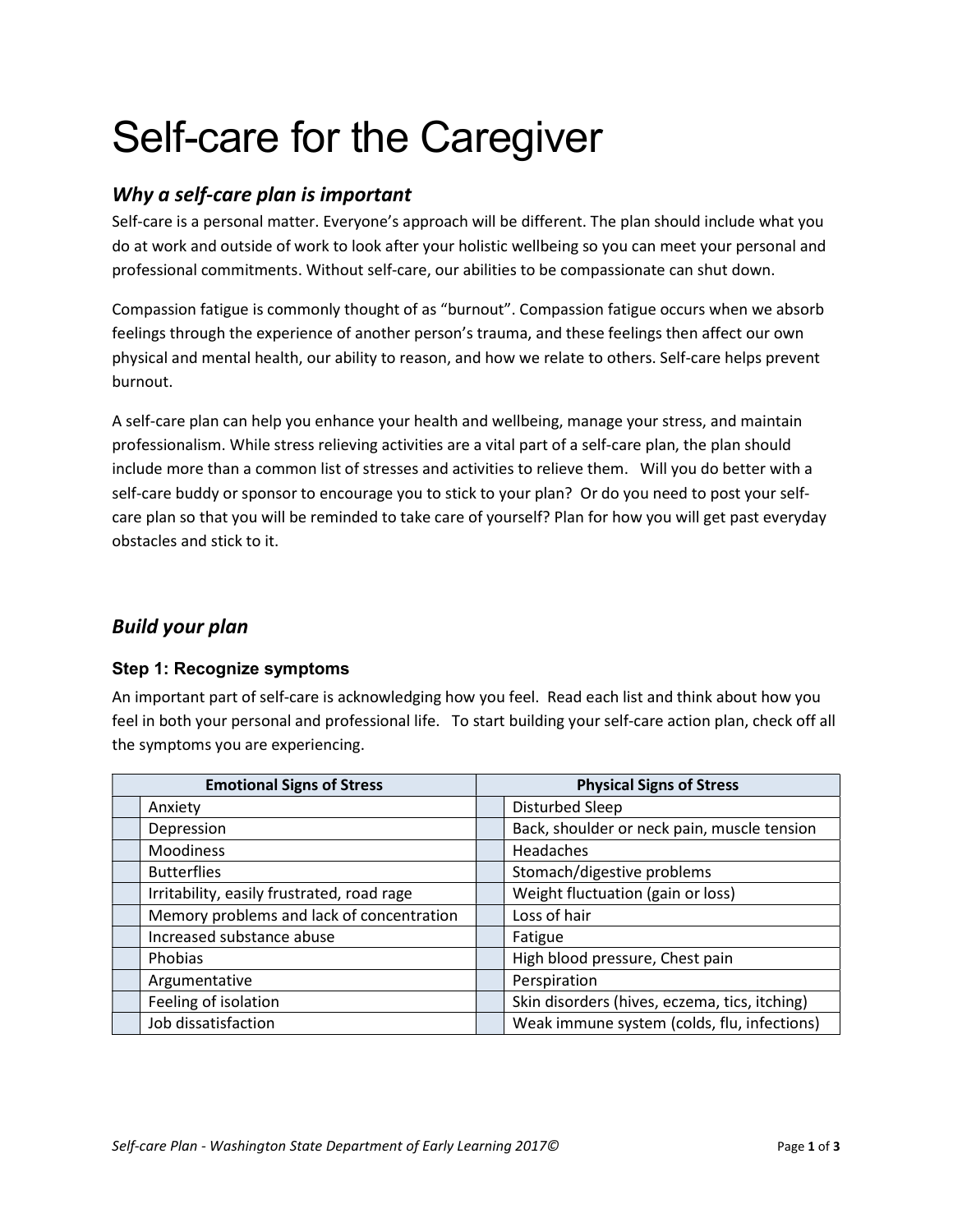### Step 2: Identify strategies you already use

Write down a list of self-care strategies you currently use. Below are some examples of activities; think about which of these are meaningful to you as you make your list.

| <b>Examples of Self-care</b> |                                                                            |  |
|------------------------------|----------------------------------------------------------------------------|--|
| <b>Physical Self-care</b>    | sleep, nutrition, exercise, regular health care visits                     |  |
| <b>Emotional Self-care</b>   | maintaining personal and professional support systems, counseling and/or   |  |
|                              | therapy as needed, journaling, talking about feelings in healthy ways      |  |
| <b>Cognitive Self-care</b>   | reading for pleasure or work, writing, engaging in continued education for |  |
|                              | additional knowledge/skill                                                 |  |
| <b>Social Self-care</b>      | spending time with people you enjoy, having fun and playing, belonging to  |  |
|                              | groups and activities that encourage positive social connections           |  |
| <b>Financial Self-care</b>   | balancing a checking account, planning for the future, spending money in   |  |
|                              | thoughtful and productive ways                                             |  |
| <b>Spiritual Self-care</b>   | meditation, contact with nature, prayer, participating in worship          |  |

#### Step 3: Identify new strategies

Are there strategies you think doing more of that will help relieve your stresses? Make a list.

#### Step 4: Identify obstacles of self-care plan

List any obstacles that may be preventing you from practicing better self-care.

#### Step 5: Identify concrete steps to overcome your obstacles

Make a list of how you can overcome your obstacles.

#### Step 6: Commit!

Remember – you are important and so are the children you care for. Using your self-care plan will help you in making a conscious effort to prevent the negative consequences of compassion fatigue. Self-care is necessary for good job function, so give it a high priority. View your self-care as a mindset and a professional approach. Use the form on the next page and create your own "My Self-care Plan".